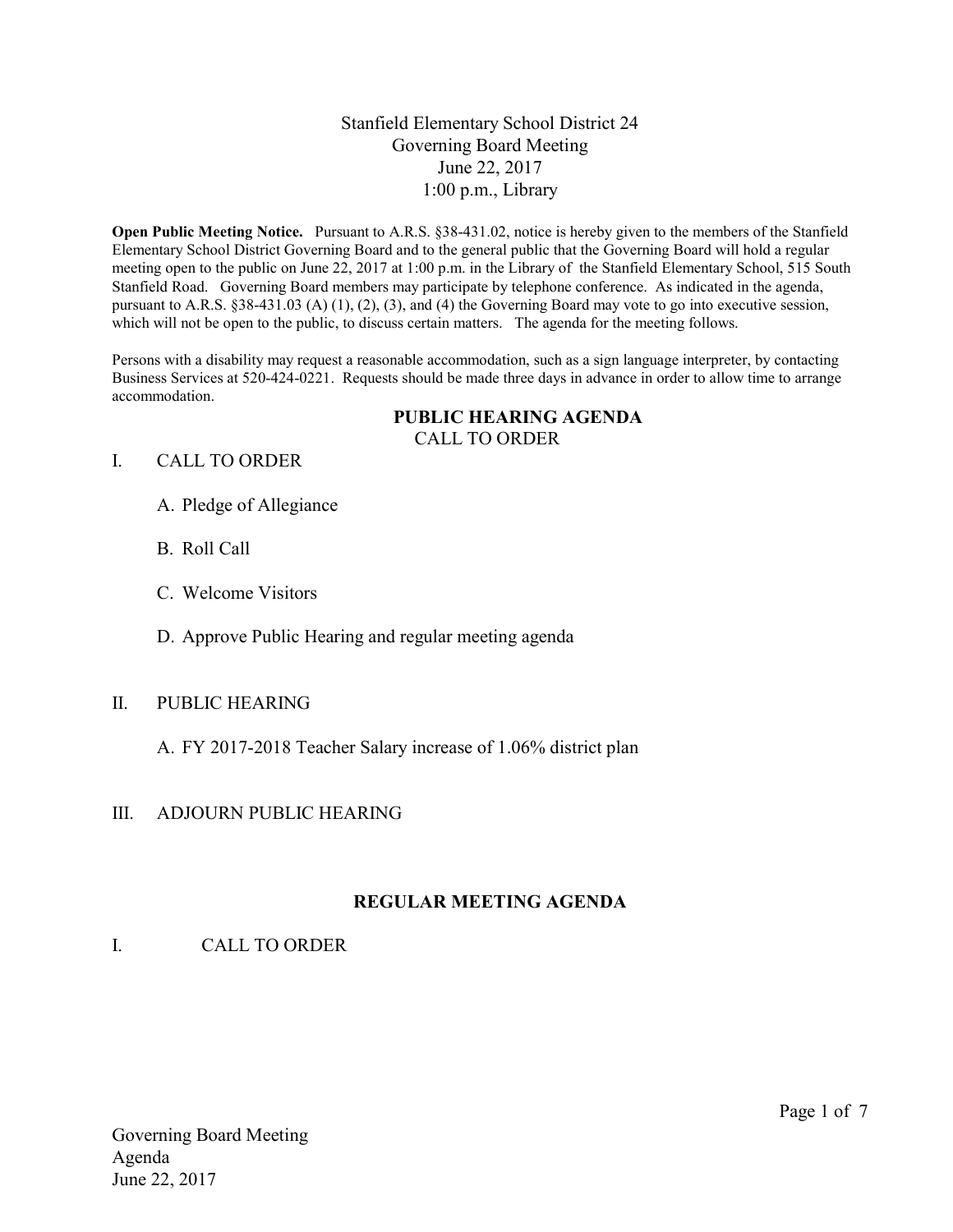### II. CALL TO THE PUBLIC

Guidance for Public Participation in Board Meetings is provided in Policy BEDH. The President may recognize individuals wishing to address the Board under Call to the Public or under the item on the Agenda they wish to address. Each individual will be allowed five minutes unless additional time was requested and granted in advance by the Superintendent or President. ARS 38-432.02(H) provides that Board members shall not respond to comments unless the item is on the agenda.

The Board shall not hear personal complaints against school personnel or a person connected with the district. A procedure is provided by the Board for disposition of legitimate complaints in Policies KL, KB and KLD.

### LLAMADA AL PÚBLICO

La póliza BEDH, provee una guía publica para participar en juntas de la Mesa Directiva. El presidente de la Mesa Directiva puede reconocer a los individuos que desean dirigirse a la mesa bajo llamada al público o bajo el artículo en la agenda que desean tratar. A cada individuo se le otorgaran cinco minutos de tiempo, a menos que el Presidente o Superintendente le hayan concedido tiempo adicional por adelantado. La Póliza ARS 38- 432.02 dice que ningún miembro de la mesa responderá a ningún tipo de comentarios de temas que no estén en la agenda.

La mesa no oirá quejas personales en contra de personal de la escuela o personas que tengan alguna conexión con el Distrito. Para este tipo de quejas la mesa provee otro tipo de procedimientos para la disposición de quejas legítimas las cuales se encuentran en las siguientes Pólizas KL, KB, y KLD.

### III. APPROVAL OF MINUTES

Approve the May 11, 2017 regular and June 6, 2017 special governing board meeting minutes

### IV. REPORTS

- B. Superintendent's Report
	- 1. Personnel Update
	- 2. Override Update

### C. May Public Funds Expenditure Reports (Pages 1-4)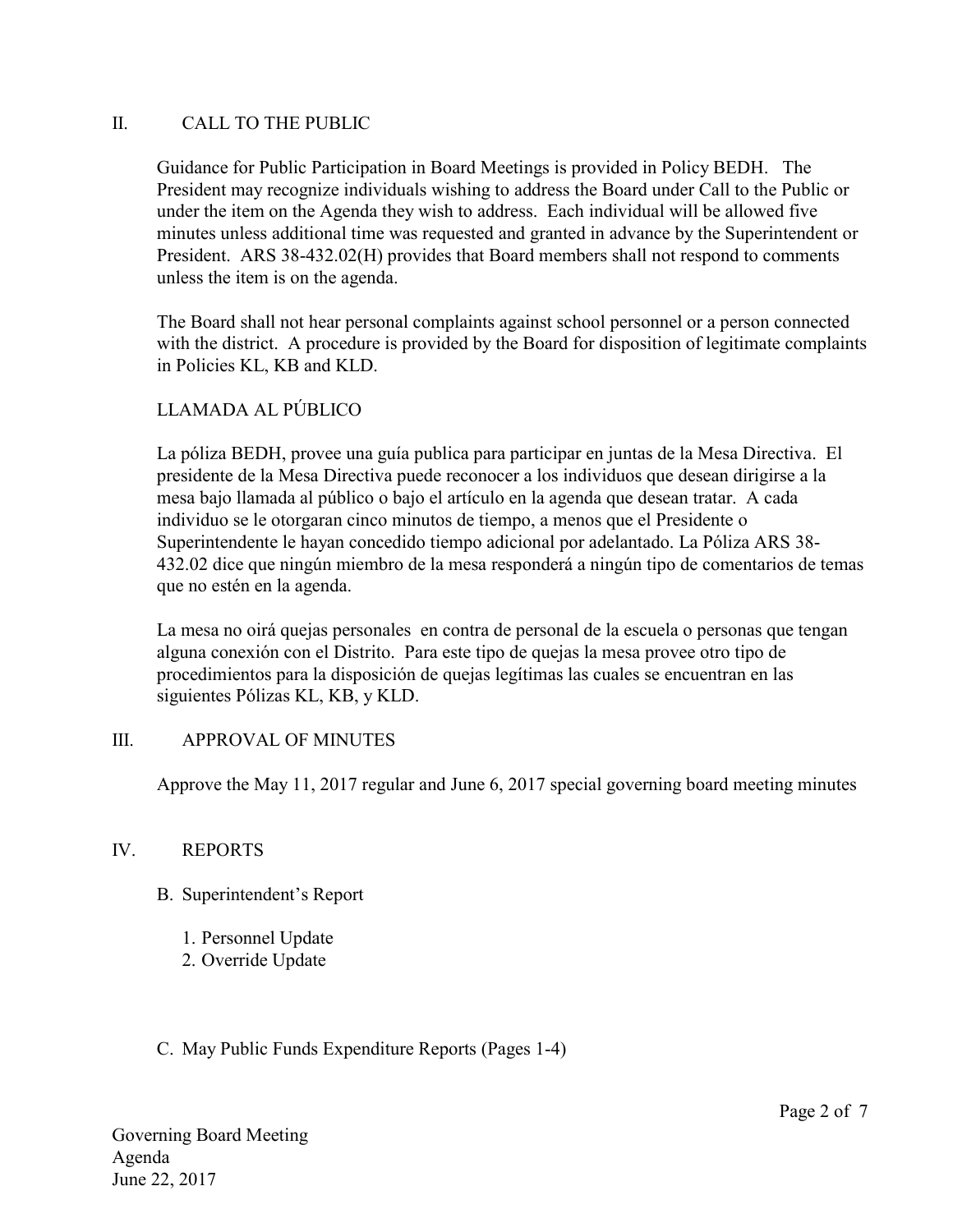- D. May Student Activities Report (Page 5-6)
- E. Principal's Report (Page 7)
- F. Operations Support Services Reports (Page 8-9) 1. Technology 2. Maintenance

V. NEW BUSINESS ACTION ITEMS – PERSONNEL

All hiring is pending satisfactory completion of background investigation, records verification, and fingerprint report.

- A. Accept Teacher contract for 2017-18 declined for Katlin Hewson and Natalie Kinman and discuss and take possible action to waive liquidated damages fee
- B. Approve hire, 2017-18 Initial Teacher contract, effective August 1, 2017:
	- 1. Hannah Taylor
	- 2. Kristopher Kasper
	- 3. Elaine Mathias
- C. Approve extra duty compensation for Special Education transition and duties for Karen Jasmin for FY18 and Linda Johnson for ELL Coordinator for FY18
- D. Approve extra duty compensation for Carrie Van Slyke for administrative support tasks as assigned by the superintendent for FY18
- E. Approve hire effective August 9, 2017, Notice of "At-Will" Appointment Initial, 189-day Schedule:
	- 1. Samantha Cast, Paraprofessional
	- 2. William Sachak, Paraprofessional
	- 3. Rose Gamez, Paraprofessional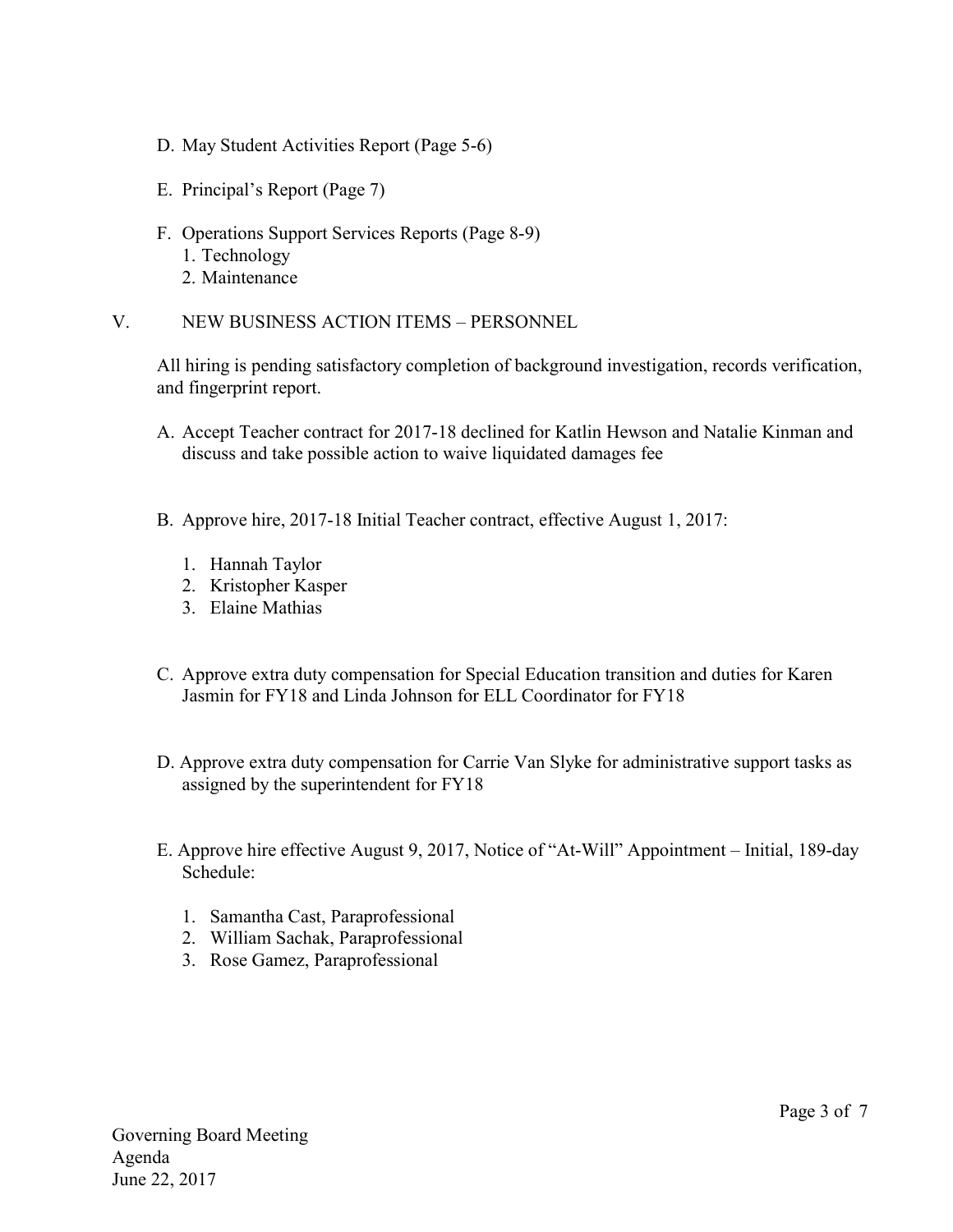- F. Approve extra duty compensation for event staffing for the NABI Tournament for July, 2017:
	- 1. Karen Jasmin
	- 2. Linda Johnson
	- 3. Laura Scavo
- G. Approve extra-duty compensation for Food Service as needed in FY18.

#### VI. NEW BUSINESS ACTION ITEMS – BUSINESS

- A. Ratify approval of payroll vouchers
	- 1. PV29 \$146,007.86
	- 2. PV30 \$61,001.42
	- 3. PV31 \$171,863.44
	- 4. PV32 \$129,492.83
	- 5. PV33 \$57,106.57
- B. Ratify approval of expense vouchers
	- 1. EV1750 \$26,652.65
	- 2. EV1751 \$78.51
	- 3. EV1752 \$45,688.35
	- 4. EV1753 \$11,909.91
	- 5. EV1754 \$41,464.66
	- 6. EV1755 \$11,814.65
	- 7. EV1756 \$27.38
- C. Approve the FY 2017-18 Proposed Expenditure Budget and approve publication of the budget summary and meeting notice. (Separate copy)
- D. Adopt FY 2017-18 resolutions: (Pages 10-12)
	- 1. Authorizing the Superintendent to certify projected ending cash balance.
	- 2. To order payroll and expense vouchers between governing board meetings.
- E. Approve the letter of declaration that the District will issue less than \$10 million in total debt during the 2018 calendar year. (Page 13)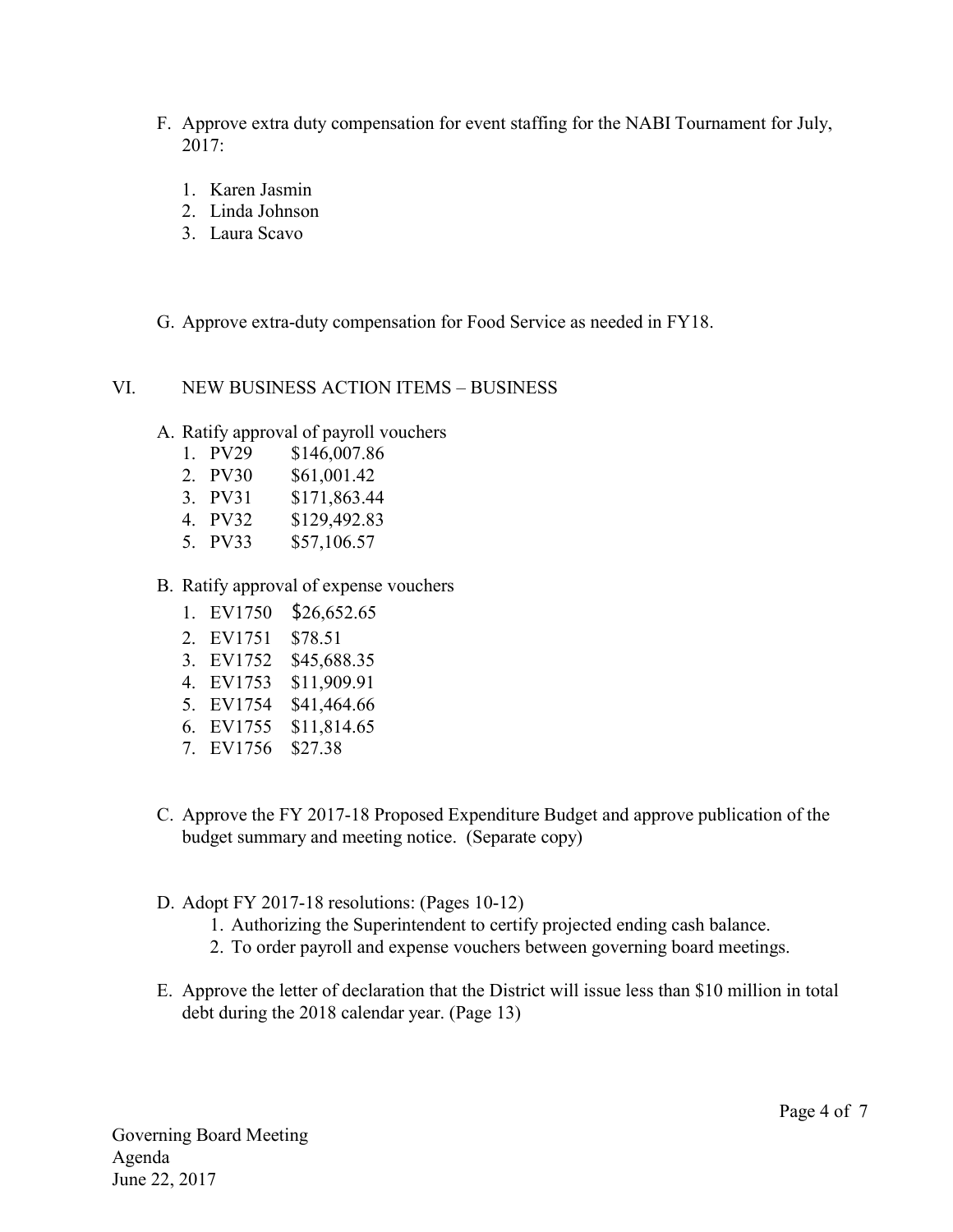- F. Approve Erlinda Martinez, Business Services II, as Student Activities Treasurer; and Chris Lineberry, Principal, as Assistant Treasurer for FY 2017-18.
- G. Approve FY 2017-18 checking accounts, designate superintendent as custodian, and authorize Melissa Sadorf as signer:
	- 1. Revolving \$2,000 limit
	- 2. Auxiliary \$1,000 limit
	- 3. Payroll Clearing for IRS Sections 403(b) and 457 \$1,000 limit
	- 4. Food Service Clearing
	- 5. Student Activities
- H. Approve the FY 2017-18 participation in the following purchasing cooperatives:
	- 1. ASPIN/Mohave
	- 2. Mohave Educational Services Cooperative, Inc. (MESC)
	- 3. U.S. Communities
	- 4. The Cooperative Purchasing Network (TCPN)
	- 5. Greater Phoenix Purchasing Consortium of Schools (GPPCS)
	- 6. Strategic Alliance of Volume Expenditures (SAVE)
	- 7. Arizona State Procurement
	- 8. National IPA Cooperative Purchasing Program
	- 9. 1 Governmental Procurement Alliance Purchasing Group
- I. Approve \$1 extracurricular activity fee per child participating in one or more 2017-18 extracurricular activities.
- J. Approve the Heinfeld & Meech audit engagement letter for the fiscal year ended June 30, 2017 (Pages 14 - 25)

K. TO CONSIDER, DISCUSS, AMEND IF DESIRED, AND, IF DEEMED ADVISABLE, TO ADOPT A RESOLUTION ORDERING AND CALLING A SPECIAL BUDGET OVERRIDE ELECTION TO BE HELD IN AND FOR THE DISTRICT AND DECLARING THE DEADLINE FOR SUBMITTING ARGUMENTS "FOR" AND "AGAINST" THE ELECTION TO THE PINAL COUNTY SCHOOL SUPERINTENDENT AS AUGUST 18, 2017 AT 5:00 P.M. AND APPROVING THE GOVERNING BOARD'S ARGUMENT IN SUPPORT OF THE SPECIAL MAINTENANCE AND OPERATION BUDGET OVERRIDE ELECTION (Back Pocket)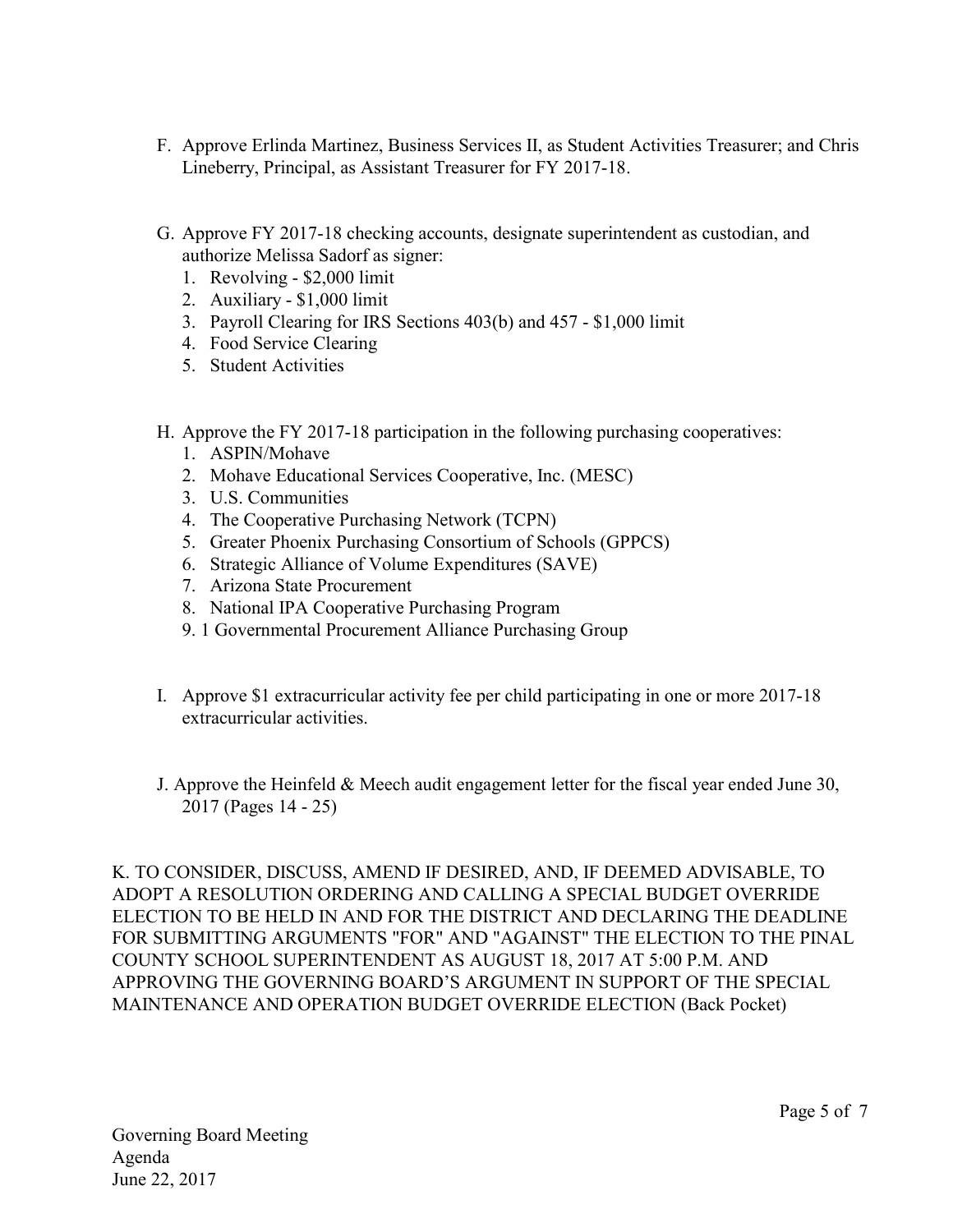L. Approve the Intergovernmental Agreement for Provision of Services by the Pinal County Recorder and Elections Department for the Special Maintenance and Operation Budget Override Election to be held in and for the Stanfield Elementary School District No. 24 of Pinal County, Arizona on November 7, 2017 (Pages 26 - 32)

- M. Approve the Intergovernmental Agreement regarding Data Processing Service Program between Stanfield Elementary School District and Pinal County School Superintendent's Office for services between July 1, 2017 and June 30, 2018 (Pages  $26 - 30$ )
- N. Approve Melissa Sadorf, Superintendent, as SESD Agency Records Officer for FY18 and FY18 (Page 31)
- O. Approve purchases from the Arizona School Risk Retention Trust and Alliance: 2017-18 property and liability insurance for \$69,937 and 2017-18 Worker's Compensation insurance estimated at  $$25,482$  (Pages  $32 - 35$ )
- P. Ratify the Superintendent's signature on the Memorandum of Understanding between SESD and Pinal Gila Community Child Services, Inc/Head Start for the period between August 1, 2017 to July 31, 2018 (Pages 36 – 46)
- Q. Accept, with gratitude, the donation of a 12' conference table, book case and gym equipment valued at over \$500 from the FBI Phoenix/Sierra Vista offices through Debbie Jean Gedlinske

### VII. NEW BUSINESS ACTION ITEMS

- A. Policy Advisories, Second Reading and Adoption:
	- 1. PA584 EEAG, EEAG-R Student Transportation in Vehicles
	- 2. PA585 EEB Business and Personnel Transportation Services
	- 3. PA586 EFDA Collection of Money/Food Tickets
	- 4. PA587 JL Student Wellness

# VIII. NEW BUSINESS NON-ACTION ITEMS

- A. Discussion regarding the school uniform requirements
- IX. FUTURE AGENDA ITEMS